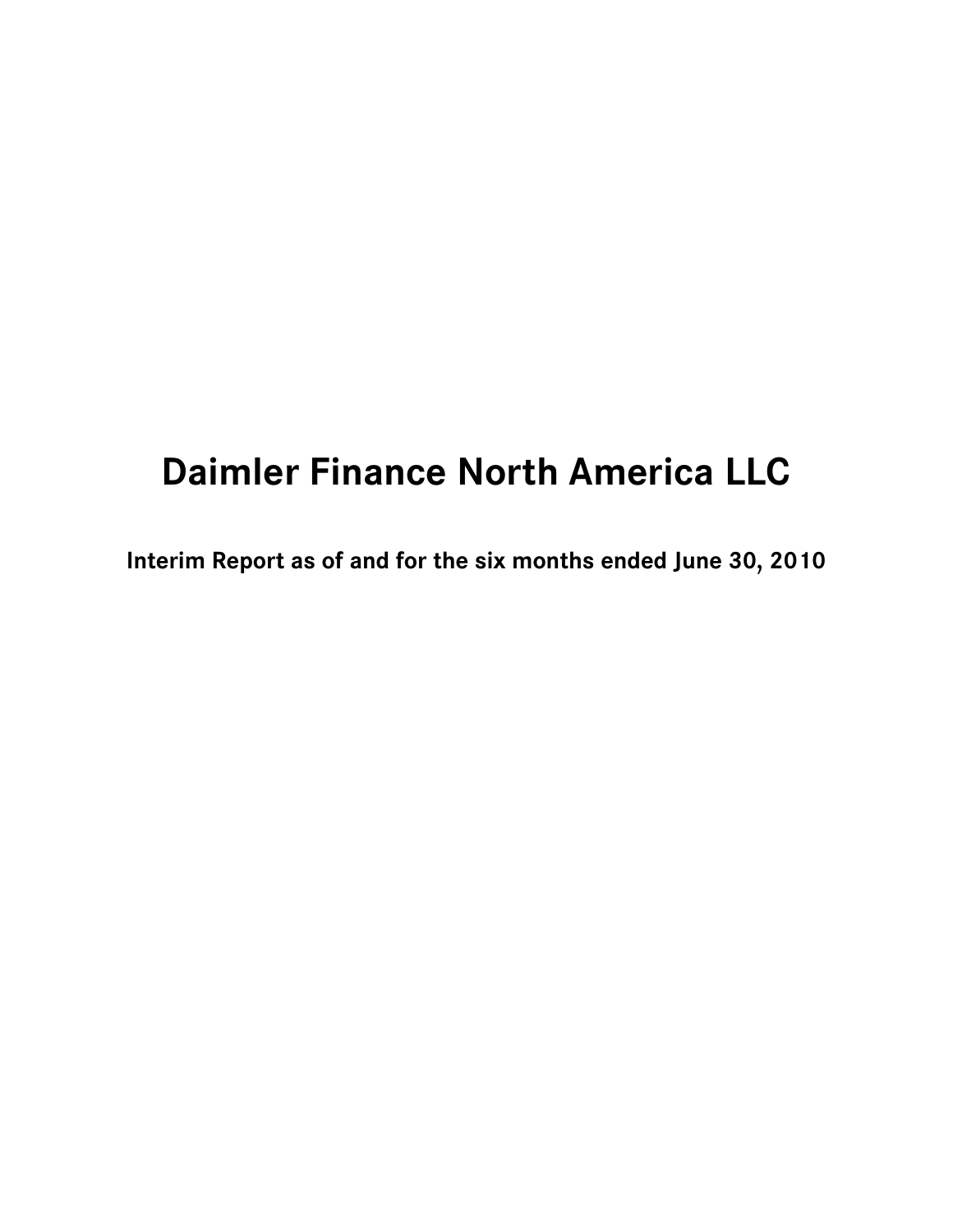# Table of Contents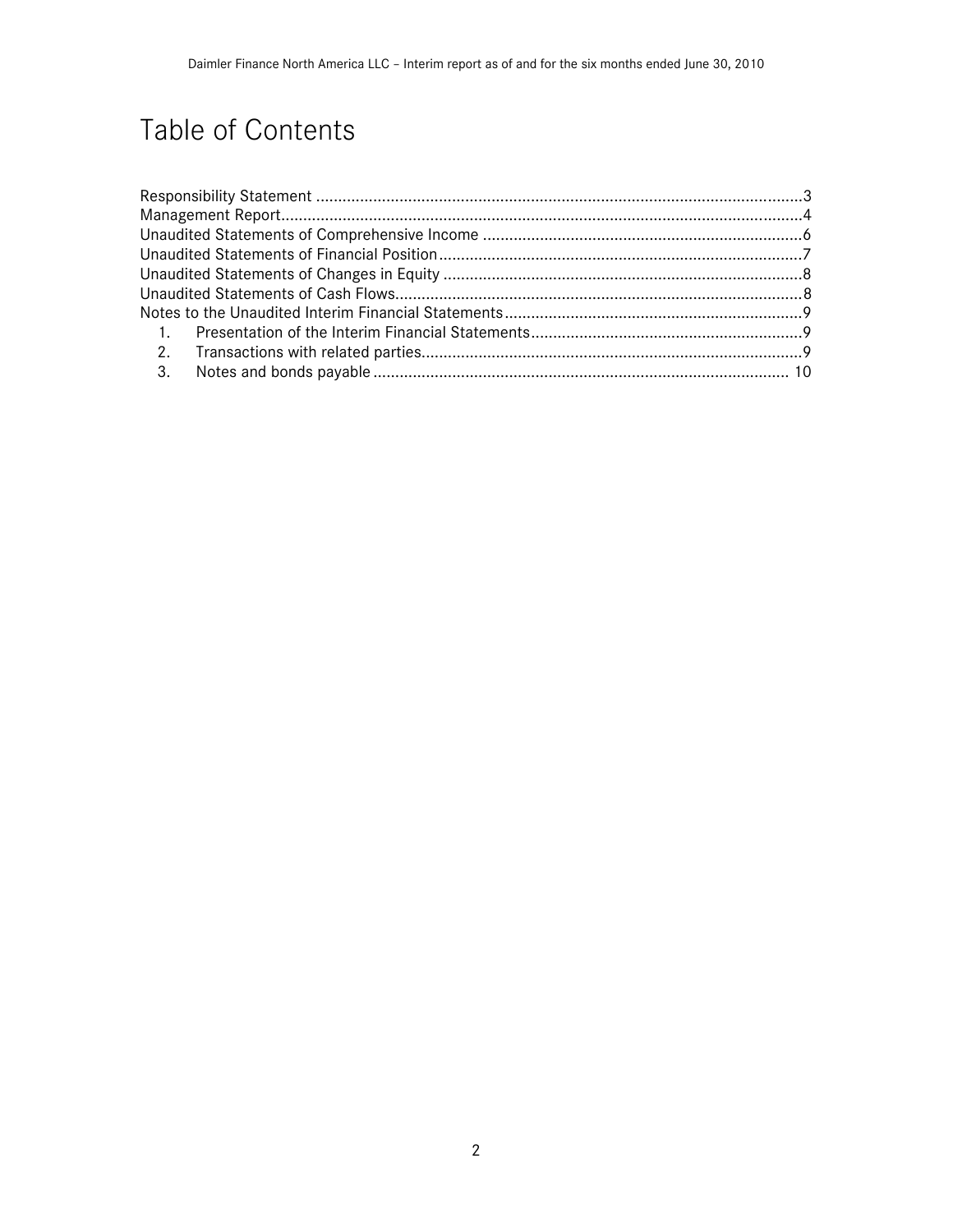### Responsibility Statement

To the best of our knowledge, and in accordance with the applicable reporting principles for interim financial reporting, the interim financial statements of Daimler Finance North America LLC give a true and fair view of the assets, liabilities, financial position and profit or loss of the company, and the company's interim management report includes a fair review of the development and performance of the business and the position of the company, together with a description of the principal opportunities and risks associated with the expected development of the company for the remaining months of the financial year.

Montvale, August 3, 2010

Ruben Simmons **Sandro Ringeling** Sandro Ringeling

(ugeleeg

President & CEO Chief Accounting Officer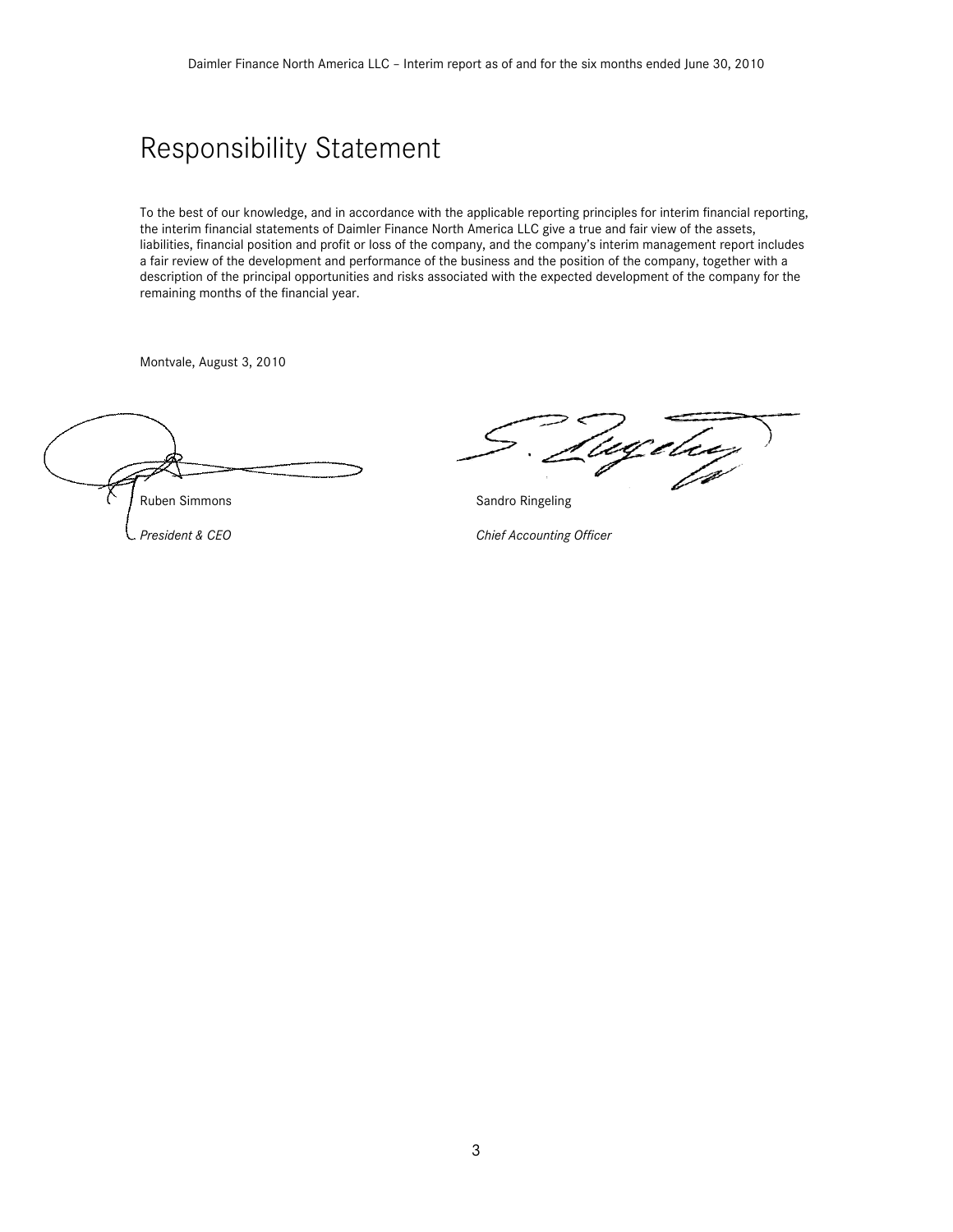# Management Report

### **General**

Daimler Finance North America LLC ("DFNA" or the "Company"), is a wholly-owned subsidiary of Daimler North America Corporation ("DNA"), which is in turn a wholly-owned subsidiary of Daimler AG ("DAG" or "Daimler").

DFNA accesses US and foreign capital markets to raise funds, which it lends to DNA through a consolidated funding and cash management system. As such, it has relationships with other subsidiaries of DAG. DAG issued full and unconditional guarantees for DFNA's obligations incurred under its outstanding notes and bonds programs. DFNA and DNA entered into an intercompany loan agreement which is intended to mirror DFNA's external borrowings such that interest expense with third parties is offset by corresponding interest income from DNA.

On April 2, 2009, DFNA and DNA entered into an agreement through which DFNA replaces DNA as the issuer of notes established under a multi-currency euro medium term note program. As a result, DFNA assumed notes with a nominal amount of Euro 9.5 billion that were previously issued by DNA under that program. DFNA's obligations under the program are fully and unconditionally guaranteed by its ultimate parent company, DAG.

This interim report contains forward looking statements that reflect our current views about future events. Words such as "anticipate," "assume," "believe," "estimate," "expect," "intend," "may," "plan," "project," "should" and similar expressions are being used to identify forward looking statements. These statements are subject to many risks and uncertainties, including:

- a lack of further improvement or a renewed deterioration of economic conditions globally in general and in the US in particular;
- a continuation or worsening of the tense situation in the credit and financial markets, which could result in a renewed increase in borrowing costs or limit our funding flexibility;
- changes in currency exchange rates and interest rates;
- changes in laws, regulations and government policies that may affect DFNA or any of DAG's affiliated companies; and
- the business outlook of DAG's affiliated companies in the US, which may affect the funding requirements of these companies in the automotive and financial services businesses.

The following discussion should be read in conjunction with the Company's financial statements as of and for the six months ended June 30, 2010 and June 30, 2009, which were prepared in accordance with International Accounting Standard (IAS) 34 "Interim Financial Reporting".

The percentages in the following discussion were computed using exact dollar amounts and numbers. Some of those percentages may, therefore, not reflect the ratio between the rounded amounts presented below.

#### **Earnings**

#### *Interest Income*

Interest income \$533,239 thousand for the six months ended June 30, 2010, a 20% decrease compared to the six months ended June 30, 2009 (\$668,826 thousand), as the receivables from DNA decreased due to debt maturities.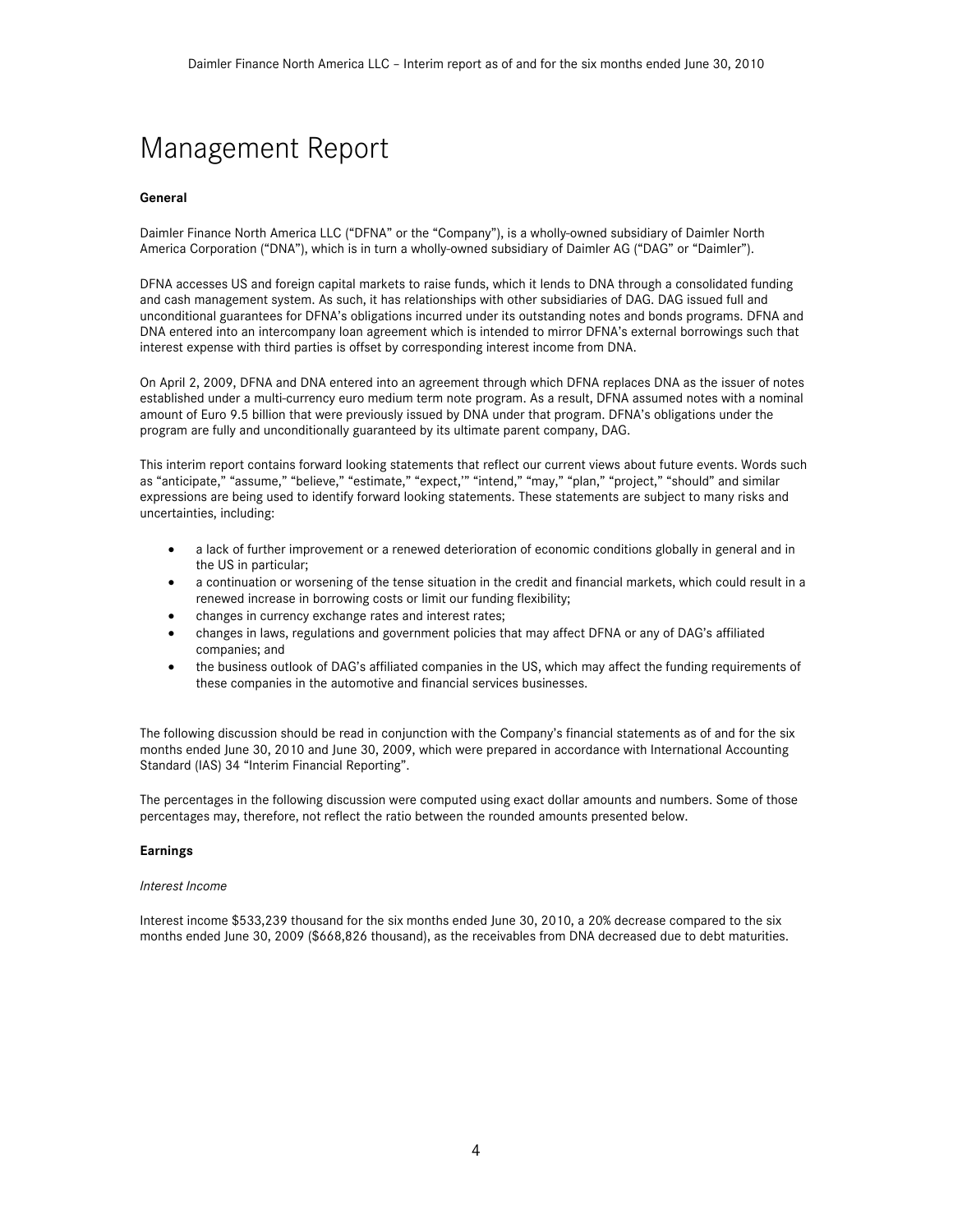### **Expenses**

#### *Interest Expense*

Interest expense was \$533,239 thousand for the six months ended June 30, 2010, compared to \$668,826 thousand for the six months ended June 30, 2009, a 20% decrease.

#### *Guarantee Fees*

Guarantee fees charged by DAG were \$7,320 thousand for the six months ended June 30, 2010, compared to \$9,419 thousand for the six months ended June 30, 2009.

### *Administrative Expense*

Administrative expense was \$426 thousand for the six months ended June 30, 2010 as compared to \$610 thousand for the six months ended June 30, 2009.

#### *Reimbursement of Expenses from DNA*

DFNA and DNA are parties to an agreement based on which DNA reimburses DFNA for any and all expenses incurred in connection with the administration of DFNA's notes program.

#### **Net Income**

Net income was zero for both the six months ended June 30, 2010 and the six months ended June 30, 2009.

### **Financial Position**

Total assets were \$14,042,552 thousand at June 30, 2010 compared to \$22,762,246 thousand at December 31, 2009, a decrease of \$8,719,694 thousand or 38%. Total liabilities also decreased to \$14,042,552 thousand at June 30, 2010 from \$22,762,246 thousand at December 31, 2009. The decrease is primarily due to debt repayments of \$7,369,789 thousand.

### **Liquidity and Capital Resources**

In the ordinary course of business, the Company issues notes and bonds in the US and foreign capital markets the proceeds of which are lent to DNA. There were no new notes or bonds issued in the first six months of 2010. The Company had neither cash nor cash equivalents as of June 30, 2010 and December 31, 2009.

#### **Risk Report**

Many factors could directly and indirectly, through the close affiliation with DAG's affiliated companies, affect the Company's business, financial condition, and cash flows. The results of operations would not be affected due to the existing reimbursement agreements with DNA. The principal risks are described in DFNA's annual report 2009, which was submitted to the Luxembourg stock exchange on April 28, 2010.

#### **Outlook**

We expect net profit and equity to be zero in 2010.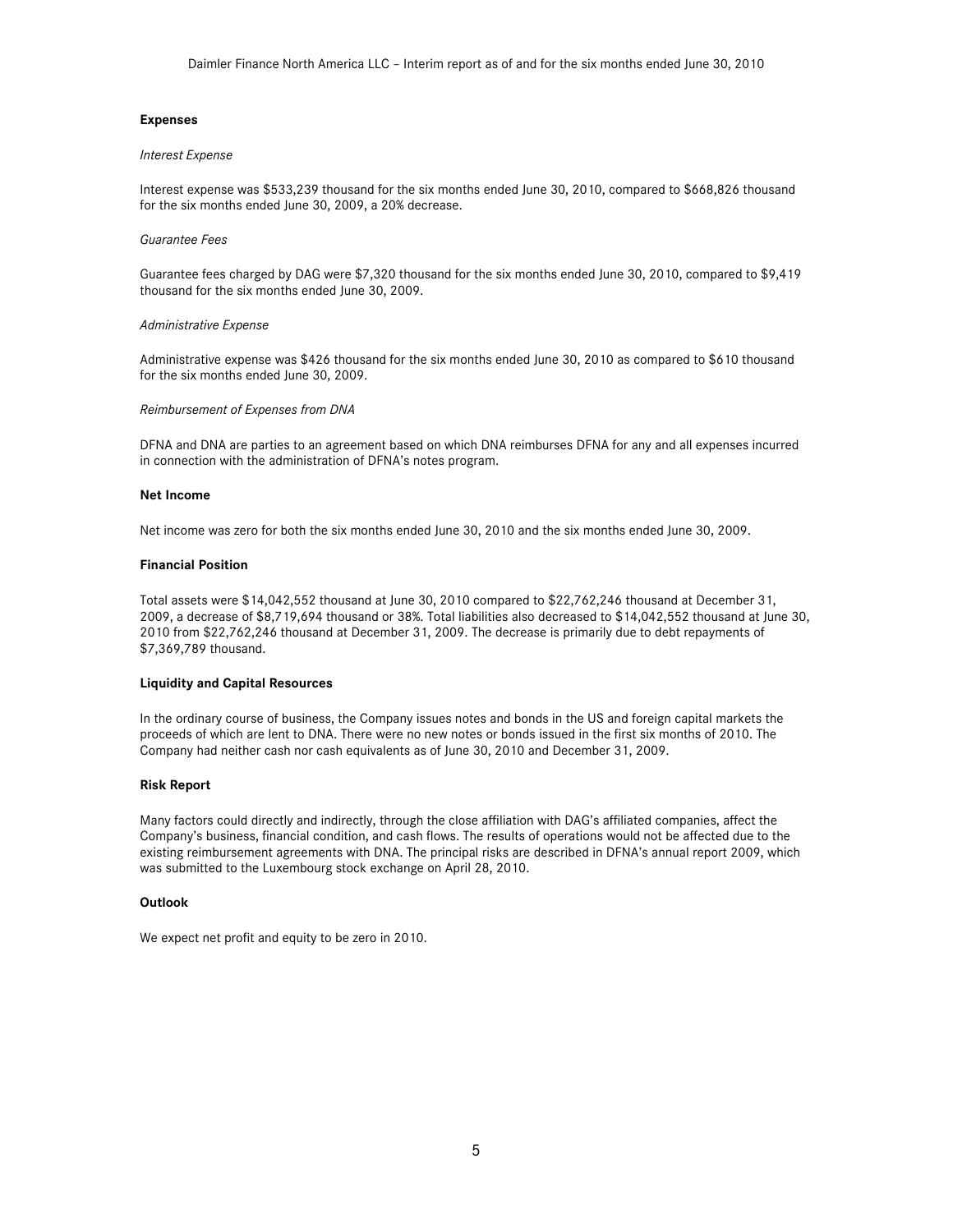# Unaudited Statements of Comprehensive Income

|                                          | Note           | Six months ended<br><b>June 30,</b><br>2010 | Six months ended<br>June 30,<br>2009 |
|------------------------------------------|----------------|---------------------------------------------|--------------------------------------|
| (in thousands of \$)                     |                |                                             |                                      |
| Interest income - DNA '                  |                | 533,239                                     | 668,826                              |
| Interest expense - third parties         |                | (533, 239)                                  | (668, 826)                           |
| Net interest income                      |                |                                             |                                      |
| Guarantee fees - DAG                     | $\overline{2}$ | (7, 320)                                    | (9, 419)                             |
| Administrative expense                   | 2              | (426)                                       | (610)                                |
| Reimbursement of expenses from DNA       | 2              | 7,746                                       | 10,029                               |
| Net profit                               |                |                                             |                                      |
| Other comprehensive income, net of taxes |                |                                             |                                      |
| Total comprehensive income               |                |                                             |                                      |

1 For the six months ended June 30, 2009, both interest income and interest expense were restated by \$246,576 thousand from \$915,402 thousand. The impact on net interest income was zero.

The accompanying notes are an integral part of these unaudited interim financial statements.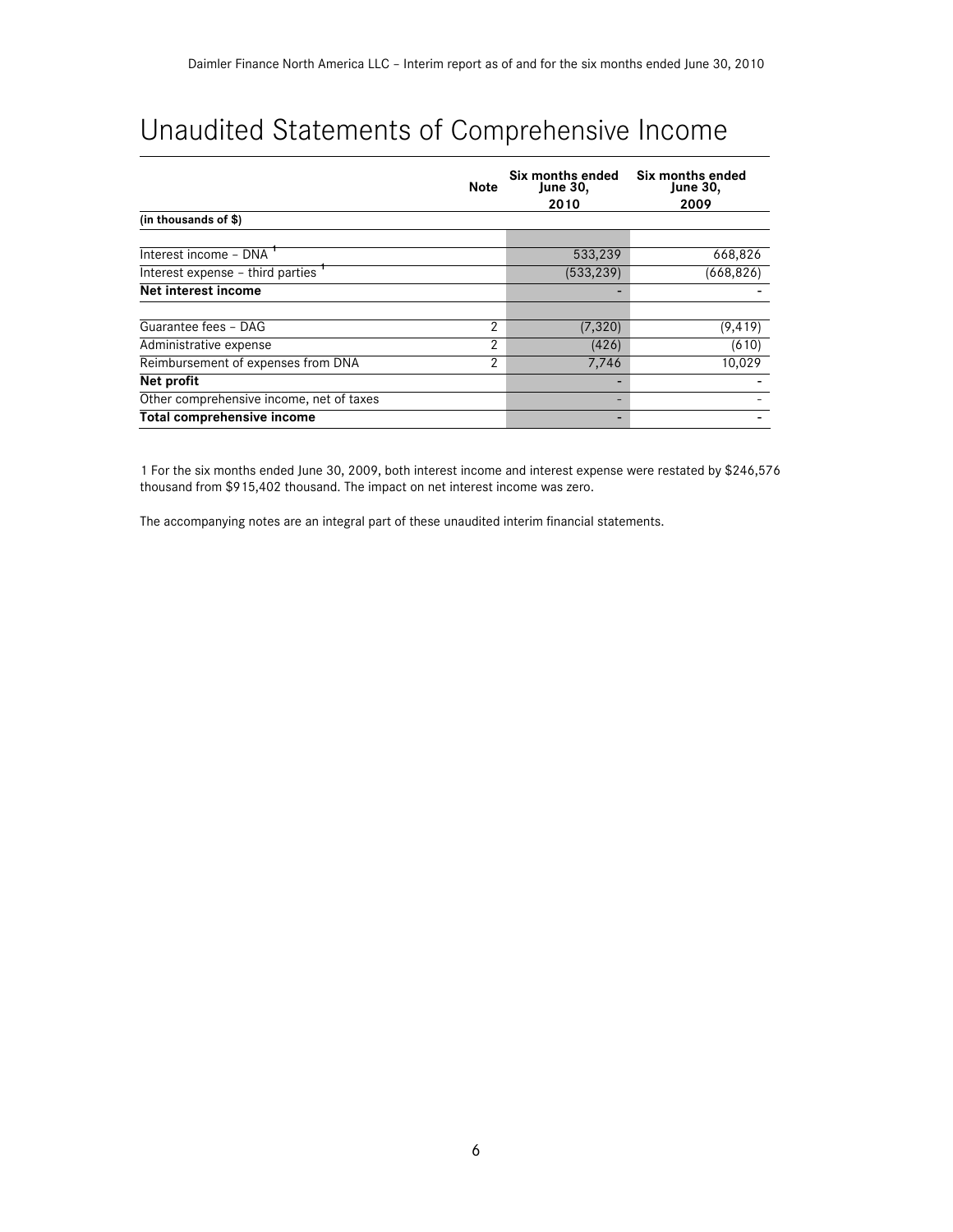# Unaudited Statements of Financial Position

|                                      |                | June 30, 2010 | December 31, 2009 |
|--------------------------------------|----------------|---------------|-------------------|
|                                      | <b>Note</b>    |               |                   |
| (in thousands of \$)                 |                |               |                   |
| <b>Assets</b>                        |                |               |                   |
| Receivables from DNA                 | 2              | 10,558,717    | 14,218,498        |
| Total non-current assets             |                | 10,558,717    | 14,218,498        |
| Receivables from DNA                 | $\overline{2}$ | 3,181,260     | 8,038,207         |
| Accrued interest income from DNA     |                | 302,575       | 505,541           |
| <b>Total current assets</b>          |                | 3,483,835     | 8,543,748         |
| <b>Total assets</b>                  |                | 14,042,552    | 22,762,246        |
|                                      |                |               |                   |
| <b>Equity and liabilities</b>        |                |               |                   |
| Retained earnings                    |                |               |                   |
| <b>Total equity</b>                  |                |               |                   |
| Notes and bonds payable              | 3              | 10,558,717    | 14,218,498        |
| <b>Total non-current liabilities</b> |                | 10,558,717    | 14,218,498        |
| Payables to affiliated companies     | $\overline{2}$ | 11,033        | 12,291            |
| Notes and bonds payable              | 3              | 3,170,227     | 8,025,916         |
| Accrued interest expenses            |                | 302,575       | 505,541           |
| <b>Total current liabilities</b>     |                | 3,483,835     | 8,543,748         |
| <b>Total liabilities</b>             |                | 14,042,552    | 22,762,246        |
| <b>Total equity and liabilities</b>  |                | 14,042,552    | 22,762,246        |

The accompanying notes are an integral part of these unaudited interim financial statements.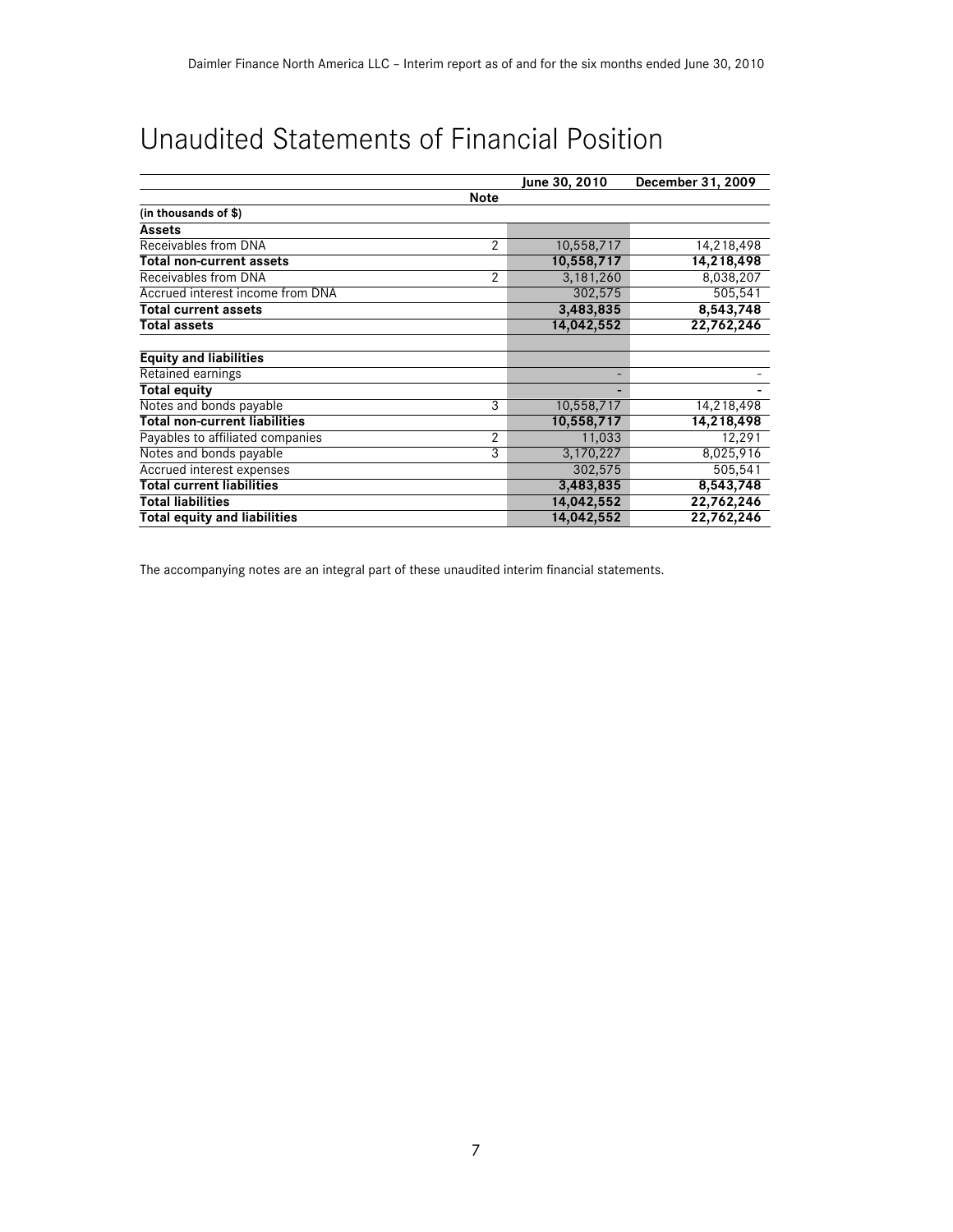# Unaudited Statements of Changes in Equity

|                                | Member's<br>Investment   | Retained<br>earnings     | Other<br>reserves | <b>Total equity</b> |
|--------------------------------|--------------------------|--------------------------|-------------------|---------------------|
| (in thousands of \$)           |                          |                          |                   |                     |
| Balance at January 1, 2009     | -                        | -                        | -                 |                     |
| Net income                     |                          | -                        |                   |                     |
| <b>Total income for period</b> |                          |                          |                   |                     |
| Capital contribution           |                          | -                        | -                 |                     |
| Balance at June 30, 2009       |                          |                          |                   |                     |
| Balance at January 1, 2010     |                          | -                        |                   |                     |
| Net income                     |                          | -                        | -                 |                     |
| <b>Total income for period</b> |                          | -                        | -                 |                     |
| Capital contribution           | $\overline{\phantom{0}}$ | $\overline{\phantom{0}}$ | -                 |                     |
| Balance at June 30, 2010       |                          |                          |                   |                     |

The accompanying notes are an integral part of these unaudited interim financial statements.

# Unaudited Statements of Cash Flows

|                                                             | Six months ended<br>June 30, 2010 | Six months ended<br>June 30, 2009 |
|-------------------------------------------------------------|-----------------------------------|-----------------------------------|
| (in thousands of \$)                                        |                                   |                                   |
| Net income                                                  |                                   |                                   |
| Decrease in receivables from DNA'                           | 7,371,097                         | 4,796,459                         |
| Net increase (decrease) in payables to affiliated companies | (1,258)                           | 10,182                            |
| Cash provided by operating activities                       | 7,369,839                         | 4,806,641                         |
| Repayments of notes and bonds payable                       | (7, 369, 839)                     | (4,806,641)                       |
| Cash used in financing activities <sup>1</sup>              | (7, 369, 839)                     | (4,806,641)                       |
| Net increase (decrease) in cash                             |                                   |                                   |
| Cash at the beginning of the period                         |                                   |                                   |
| Cash at the end of the period                               |                                   |                                   |

1 On April 2, 2009, DFNA assumed notes with a nominal amount of Euro 9.5 billion that were previously issued by DNA. DFNA has reimbursement agreements with DNA for intercompany loan agreements that are intended to mirror these external borrowings. Since these were non-cash transactions the cash flow presentation was changed compared to the interim report as of June 30, 2009. The transfer of notes from DNA of \$13,905,295 thousand was reclassified from financing activities to operating activities.

The accompanying notes are an integral part of these unaudited interim financial statements.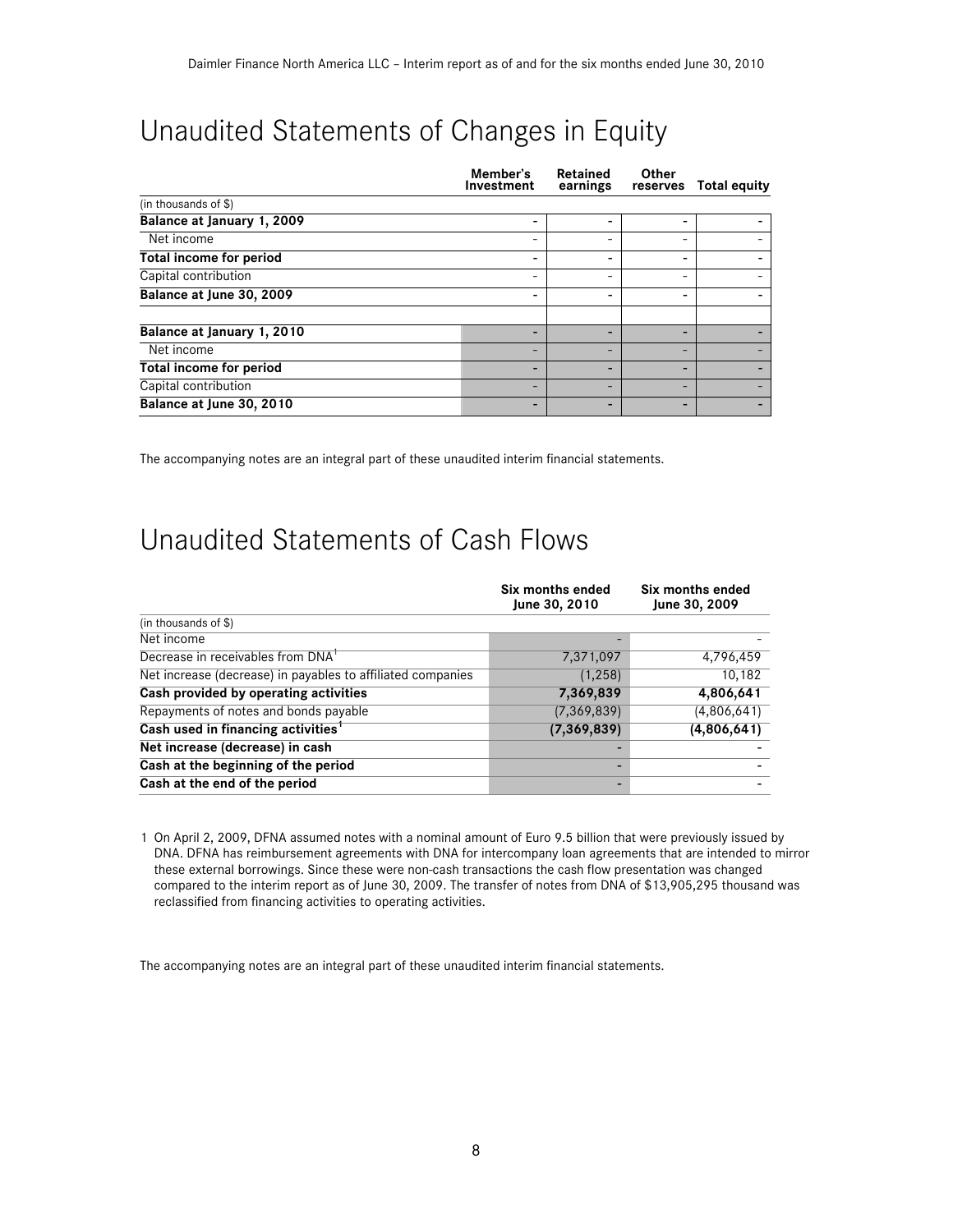# Notes to the Unaudited Interim Financial Statements

### **1. Presentation of the Interim Financial Statements**

These unaudited interim financial statements of Daimler Finance North America LLC ("DFNA" or the "Company") have been prepared in accordance with International Accounting Standard (IAS) 34, "Interim Financial Reporting".

DFNA is a limited liability company organized under the laws of Delaware. The Company is a wholly-owned subsidiary of Daimler North America Corporation ("DNA"), which is in turn a wholly-owned subsidiary of Daimler AG ("DAG"). Its registered office is located at 1209 Orange Street, Wilmington, Delaware 19801, USA.

The interim financial statements are presented in US dollars ("\$").

In the opinion of management, the interim financial statements reflect all adjustments (i.e. normal recurring adjustments) necessary for a fair presentation of the results of operations and the financial position of DFNA. Operating results for the interim periods presented are not necessarily indicative of the results that may be expected for any future period or the full fiscal year. The interim financial statements should be read in conjunction with the December 31, 2009 audited IFRS financial statements and notes which were submitted to the Luxembourg Stock Exchange on April 28, 2010. The accounting policies applied by DFNA in these interim financial statements are the same as those applied in the audited IFRS financial statements as of and for the year ended December 31, 2009.

With the amendment of IAS 1 "Presentation of Financial Statements" the interim financial statements contain a statement of comprehensive income. The statement of comprehensive income comprises the profit or loss of the reporting period as well as the equity changes other than those changes resulting from the transactions with owners in their capacity as owners that are not recognized in profit or loss (other comprehensive income or loss).

Preparation of interim financial statements in conformity with IFRS requires management to make estimates and judgments related to the reported amounts of assets and liabilities and the disclosure of contingent assets and liabilities at the reporting date and the reported amounts of revenue and expenses for the reporting period. Actual amounts could differ from those estimates.

### **2. Transactions with related parties**

At June 30, 2010 and December 31, 2009, DFNA had receivables from DNA of \$13,739,977 thousand and \$22,256,705 thousand, respectively.

The following table sets forth amounts payable to related parties:

|                                           | <b>June 30,</b> | December 31, |  |
|-------------------------------------------|-----------------|--------------|--|
|                                           | 2010            | 2009         |  |
| (in thousands of \$)                      |                 |              |  |
| Daimler North America Finance Corporation | 5.642           | 5,031        |  |
| <b>DAG</b>                                | 5.391           | 7,260        |  |
|                                           | 11,033          | 12,291       |  |

DFNA is charged fees for the full and unconditional guarantees on its outstanding notes and bonds programs by DAG. These fees are calculated as a set percentage of the outstanding notes and bonds for any given year. These guarantee fees were \$7,320 thousand and \$9,419 thousand for the six months ended June 30, 2010 and June 30, 2009, respectively.

The Company is charged for administrative overhead expense by DNA. These expenses were \$426 thousand and \$610 thousand for the six months ended June 30, 2010 and June 30, 2009, respectively, and are included in administrative expense.

DFNA and DNA are also parties to an agreement pursuant to which DNA reimburses DFNA for any and all expenses incurred in connection with the administration of DFNA's notes program. These reimbursements are recognized in income.